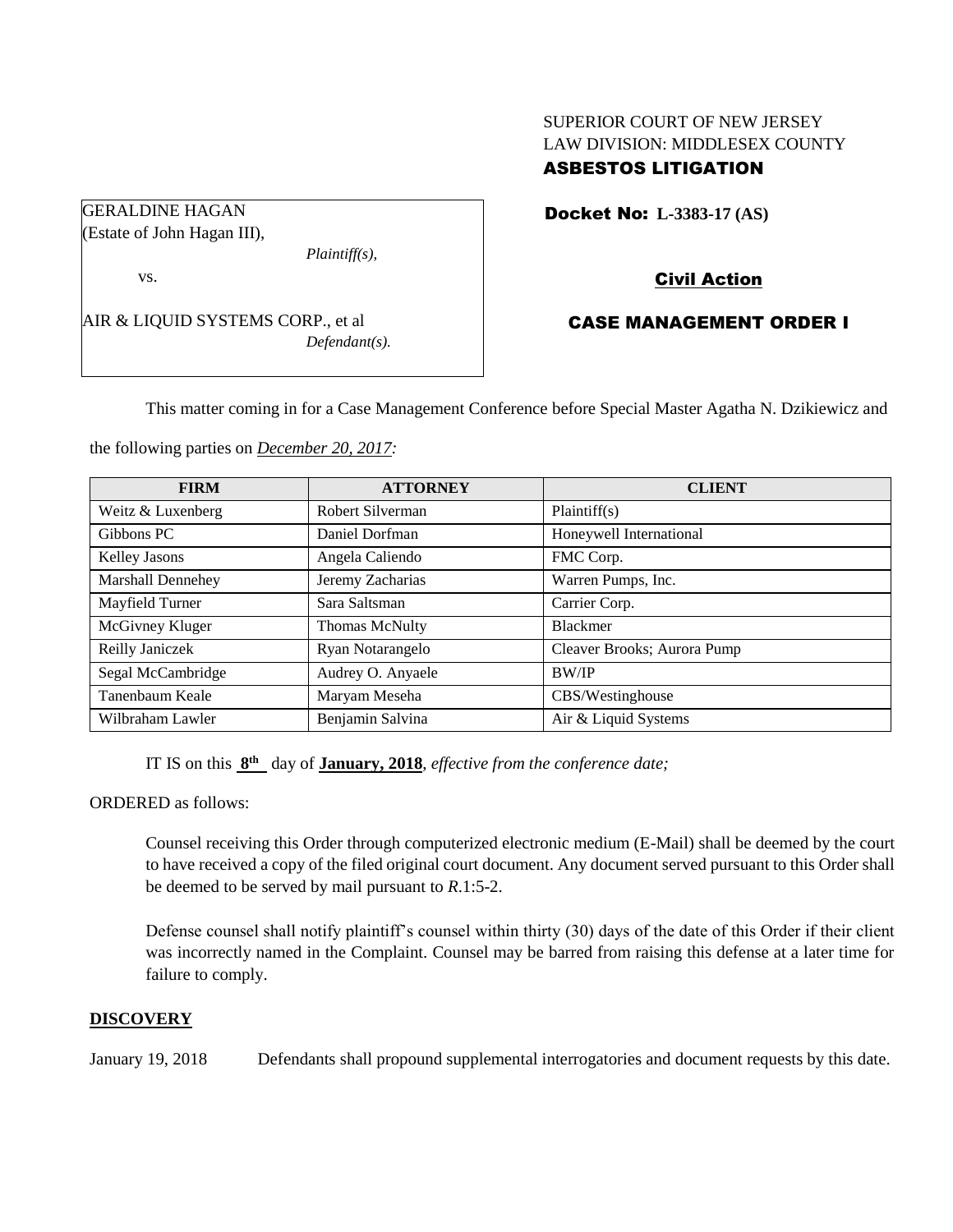| February 19, 2018 | Plaintiff shall serve answers to supplemental interrogatories and document requests by this<br>date.                                                                                                        |
|-------------------|-------------------------------------------------------------------------------------------------------------------------------------------------------------------------------------------------------------|
| July 16, 2018     | Fact discovery, including depositions, shall be completed by this date. Plaintiff's counsel shall<br>contact the Special Master within one week of this deadline if all fact discovery is not<br>completed. |
| August 17, 2018   | Depositions of corporate representatives shall be completed by this date.                                                                                                                                   |

### **EARLY SETTLEMENT**

August 31, 2018 Settlement demands shall be served on all counsel and the Special Master by this date.

#### **SUMMARY JUDGMENT MOTION PRACTICE**

- August 31, 2018 Plaintiff's counsel shall advise, in writing, of intent not to oppose motions by this date.
- September 14, 2018 Summary judgment motions shall be filed no later than this date.
- October 12, 2018 Last return date for summary judgment motions.

#### **MEDICAL DEFENSE**

- November 2, 2018 Plaintiff shall serve medical expert reports by this date.
- January 4, 2019 Defendants shall identify its medical experts and serve medical reports, if any, by this date. In addition, defendants shall notify plaintiff's counsel (as well as all counsel of record) of a joinder in an expert medical defense by this date.

### **LIABILITY EXPERT REPORTS**

- November 2, 2018 Plaintiff shall identify its liability experts and serve liability expert reports or a certified expert statement by this date or waive any opportunity to rely on liability expert testimony.
- January 4, 2019 Defendants shall identify its liability experts and serve liability expert reports, if any, by this date or waive any opportunity to rely on liability expert testimony.

#### **EXPERT DEPOSITIONS**

January 31, 2019 Expert depositions shall be completed by this date. To the extent that plaintiff and defendant generic experts have been deposed before, the parties seeking that deposition in this case must file an application before the Special Master and demonstrate the necessity for that deposition. To the extent possible, documents requested in a deposition notice directed to an expert shall be produced three days in advance of the expert deposition. The expert shall not be required to produce documents that are readily accessible in the public domain.

 $\_$  ,  $\_$  ,  $\_$  ,  $\_$  ,  $\_$  ,  $\_$  ,  $\_$  ,  $\_$  ,  $\_$  ,  $\_$  ,  $\_$  ,  $\_$  ,  $\_$  ,  $\_$  ,  $\_$  ,  $\_$  ,  $\_$  ,  $\_$  ,  $\_$  ,  $\_$  ,  $\_$  ,  $\_$  ,  $\_$  ,  $\_$  ,  $\_$  ,  $\_$  ,  $\_$  ,  $\_$  ,  $\_$  ,  $\_$  ,  $\_$  ,  $\_$  ,  $\_$  ,  $\_$  ,  $\_$  ,  $\_$  ,  $\_$  ,